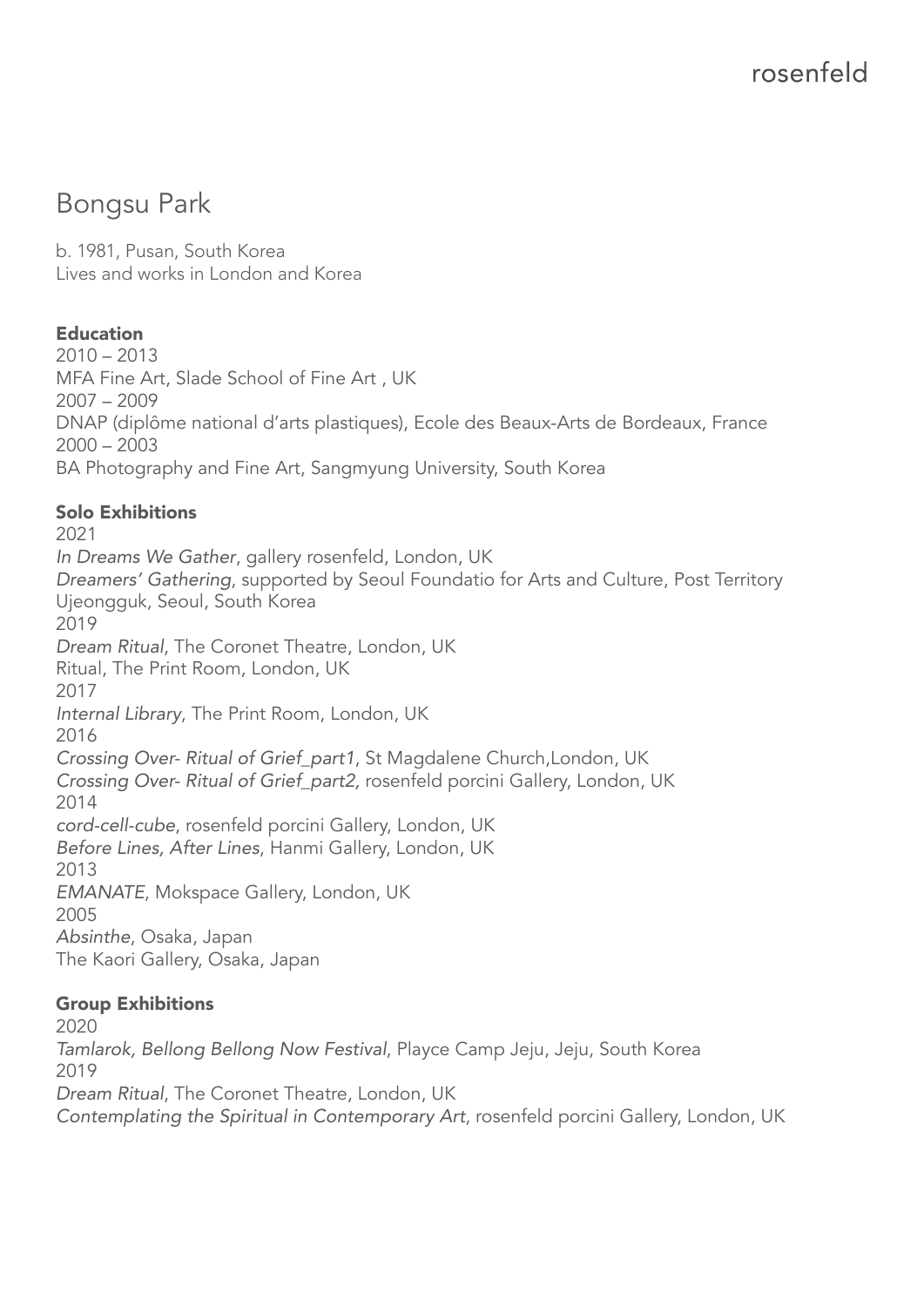2018 *Contemporary Venice*, The Room Gallery, Venice, Italy *Old Street Iconic Gateway Public Exhibition*, White Collar Factory, London, UK *Dream Preview*, Access Space, Sheffield, UK Sample, Zona Maco, Citibanamex Centre, Mexico City, Mexico 2017 Cinephemere, Fiac, Paris, France Image-Manipulate-Play, Coroent International Festival, London, UK Dream Before Dawn Festival, Paris, France 2016 *Lifting the Veil*, rosenfeld porcini Gallery, London, UK Valleta Film Festival, Valleta, Malta, Spain *Between Oceans,* Sim House, Reykjavik, Iceland 2015 *1111*, Ulsan Culture Art Centre, Ulsan, South Korea *Single Channel Video*, Gyungam Art Museun, Changwon, South Korea 2014 *Sound and Vision*, rosenfeld porcini Gallery, London, UK Art Video Night, Niv Art Centre, Delhi, India *Lineage*, Barbican Trust Arts Group, London, UK 2013 Go West Festival 2013, Günes Theatre, Frankfurt, Germany ASC Open Studios 2013, ASC Studio Erlang-House, London, UK *The masks we wear,* Kristin Hjellegjerde Gallery, London, UK Slade MA/MFA Degree Show 2013, Slade School of Fine Art, London, UK IN THE VOID, The Crypt Gallery - St Pancras Church, London, UK 2012 ASC Open Studios 2012, ASC Studio Erlang-House, London, UK *Penumbra*, Bermondsey Project Space, London, UK *Platform 1*, Camden Art Centre, London 2011 *Grotesque Genome*, Mokspace Gallery, London, UK Slade MA/MFA Interim Show 2011, Slade Research Centre, London, UK 2010 *Hors Champs*, L'espace Culturel Maurice Druon, Coutras, France 2009 *Legends Urbaines*, Art Festival Evento off, Porte Cailhau, Bordeaux, France *PB X PB*, Centre Social et Culturel Réseau Paul Bert, Bordeaux, France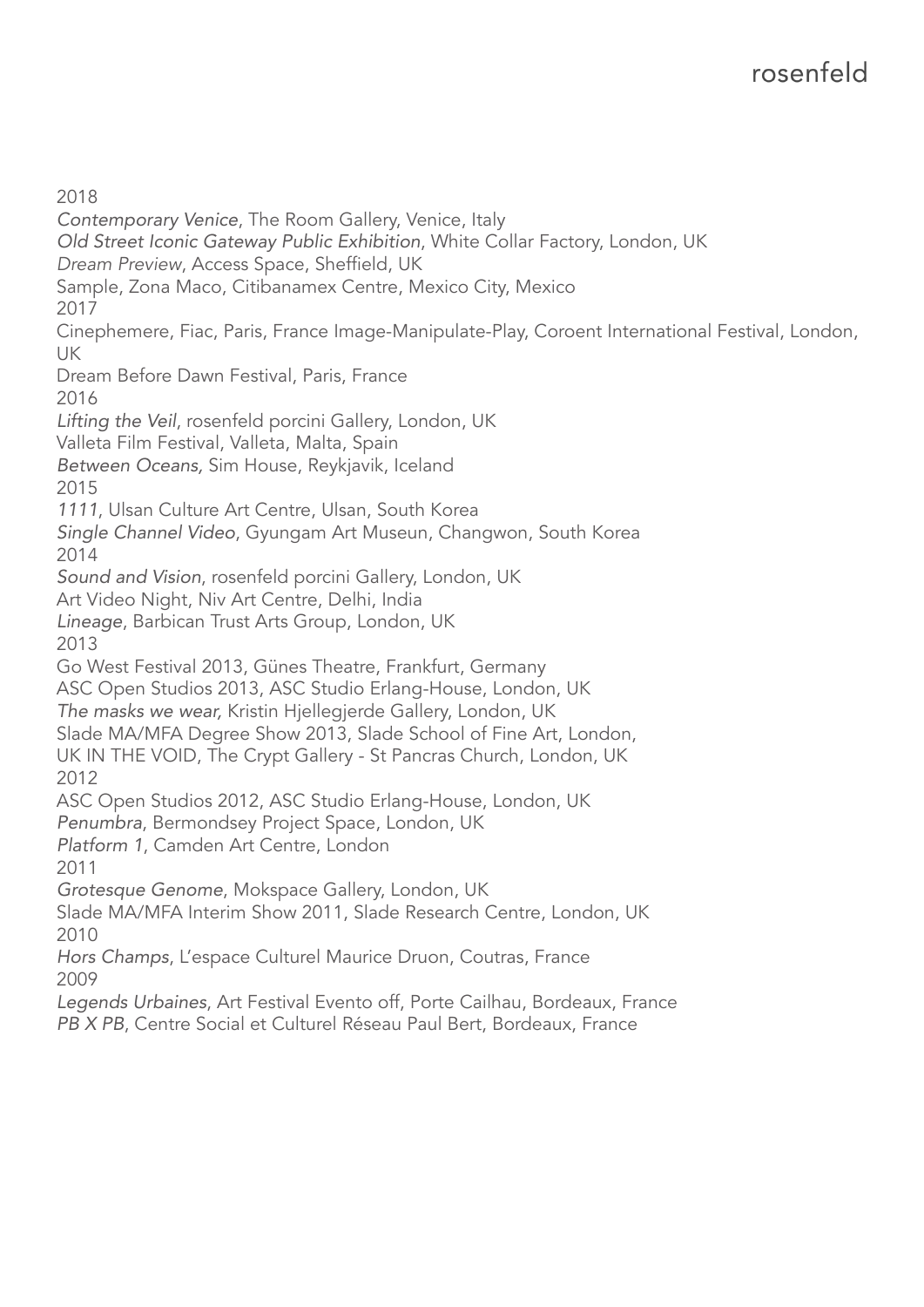#### **Performance**

2021 *Dream Auction*, supported by Arts Council Korea, Gallery Rosenfeld, London, UK *Dream Auction*, supported by Seoul Foundation for Arts and Culture, Post Territory Ujeongguk, Seoul, South Korea 2020 *Tamlarok*, Bellong Bellong Now Festival, Playce Camp Jeju, Jeju, South Korea 2019 *Dream Wave*, At the Cutting Edge, supported by Bagri Foundation, Cafe Oto, London, UK *Dream Ritual*, The Coronet Theatre, London, UK 2018 *Dream Preview*, Access Space, Sheffield, UK 2016 *Crossing Over- Ritual of Grief\_part1*, St Magdalene Church, London, UK *Crossing Over- Ritual of Grief\_part2*, rosenfeld porcini Gallery, London, UK 2014 *cord – cell – cube*, Rosenfeld Porcini Gallery, London, UK 2013 Go West Festival 2013, Günes Theatre, Frankfurt, Germany 2012 *Platform 1*, Camden Art Centre, London, UK

#### Awards and Commissions

2019

Loop Discover Award, 'Making the City' Online Channel 2019, Barcelona, Spain

2018

Iconic Gateway, Islington Council competition, 'Old Street Iconic Gateway', London, UK 2015

Regeneration, Permanent Installation commissioned by Atelier Chang, Imperial Hall, London, UK

#### Residencies and Workshops

2021

Social Matters Through Dream Sharing, supported by Arts Council Korea, The Tavistock Institute, London, UK

Dream Symposium, supported by Arts Council Korea, The Tavistock Institute, London, UK Dream Symposium, supported by Seoul Foundatio for Arts and Culture, Post Territory Ujeongguk, Seoul, UK

Dream Workshop, supported by Seoul Foundatio for Arts and Culture, Post Territory Ujeongguk, Seoul, UK

Deepening Creative Practice - Dream Ecologies, The Tavistock Institute, London, UK 2020

Deepening Creative Practice - Dream Workshop, The Tavistock Institute, London, UK 2019

Dreams and Dreaming-their place in our lives, Workshop, Korean Cultural Centre UK, London, UK Dreams and Dreaming-their place in our lives, Workshop, Wellcome Collection, Reading Room, London, UK